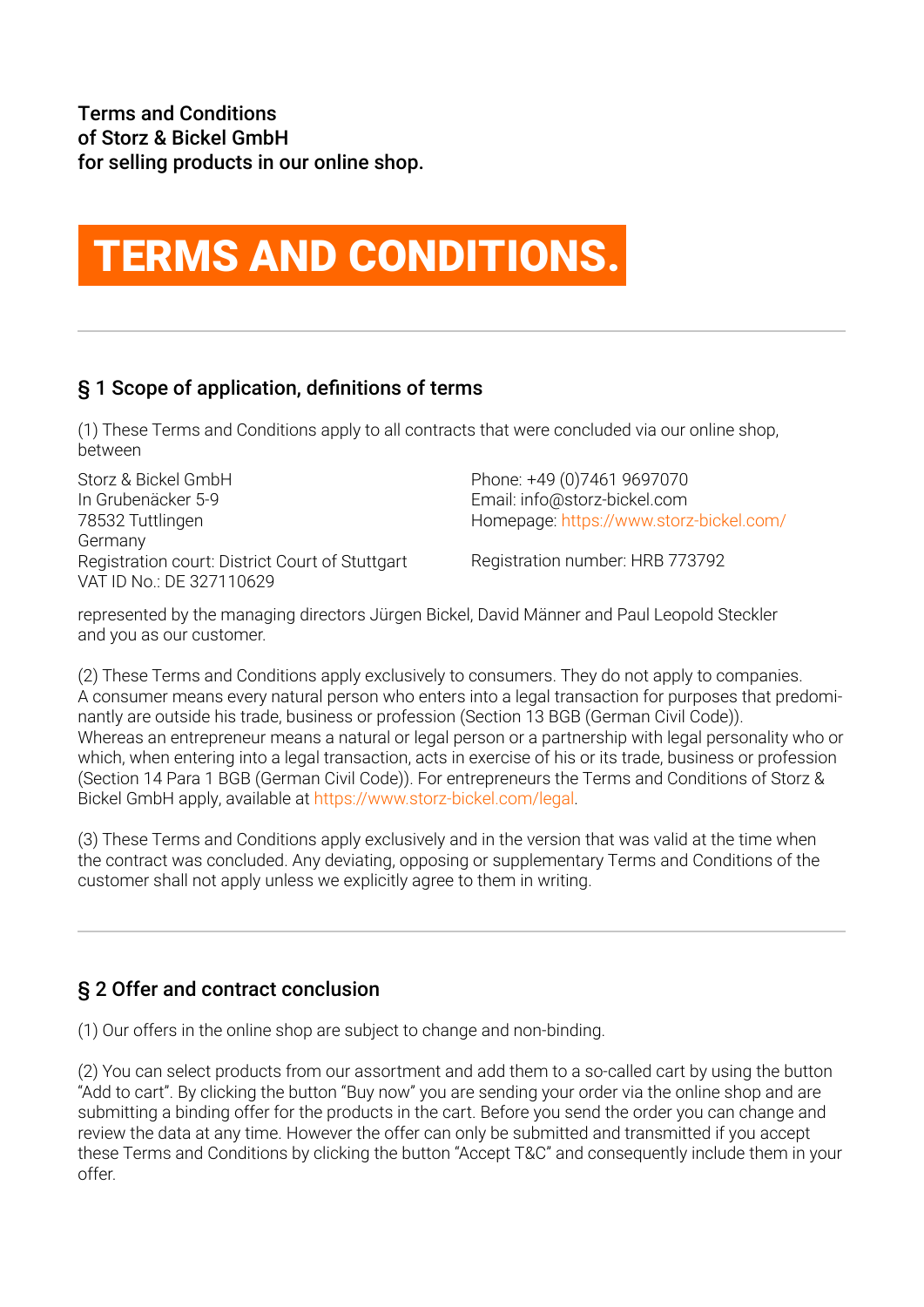(3)After receiving your offer, we will promptly send you an automatic acknowledgement of receipt via email, which will constitute acceptance of your offer at the same time (confirmation of order). With this email we will send you the contract text (consisting of the order, T&C and the order confirmation) on a durable medium (email or paper printout) (contract confirmation). The contract text shall be saved while adhering to data protection.

# § 3 Information regarding your right of cancellation

(1) When entering into a distance selling transaction, consumers always have a statutory right of cancellation which we will outline below in accordance with the statutory sample. The exceptions to the right of cancellation are regulated in Paragraph 2. Paragraph 3 includes a sample cancellation form.

#### Information regarding your right of cancellation Right of cancellation

You have the right to cancel this contract within fourteen days without specifying any reasons. The cancellation period is fourteen days with effect from the day on which you or a third party nominated by you, which is not the carrier, have or has taken possession of the products. To exercise your right to cancellation you must inform us (Storz & Bickel GmbH, In Grubenäcker 5-9, 78532 Tuttlingen, Germany, Phone: +49 (0)7461 9697070, email: info@storz-bickel.com) of your decision to cancel this contract by means of a clear declaration (e.g. a letter via regular mail or an email). You can use the enclosed sample cancellation form for this, which however is not mandatory. In order to comply with the cancellation period, it is sufficient that you send the notification about exercising the cancellation right prior to the expiry of the cancellation period.

#### Consequences of cancellation

If you cancel this contract, we shall repay all the payments, which we have received from you, including the delivery costs (with the exception of additional costs, which arise from that fact that you selected a form of delivery other than the most reasonable standard delivery offered by us), immediately and at the latest within fourteen days from the day on which we received the notification about the cancellation of this contract from you. We will use the same means of payment that you have used for the original transaction for this repayment, unless expressly agreed otherwise with you; under no circumstances will you be charged any fees owing to this repayment.

We can refuse the repayment until the products are returned to us or until you have furnished evidence that you have sent the products back to us, depending on whichever is earlier.

You must return or transfer the products to us immediately and, in any case, at the latest within fourteen days with effect from the day on which you inform us of the cancellation of this contract. The deadline is adhered to if you send the products before the expiry of the fourteen-day deadline. You bear the direct costs for returning the products.

You must pay for any depreciation of the products only if this depreciation can be attributed to any handling by you that was not necessary for checking the condition, properties and functionality of the products.

#### - End of the information regarding your right of cancellation -

(2) The right of cancellation is not applicable to distance selling transactions for delivery of products that are produced specifically according to customer's specifications or that are clearly tailored to personal requirements or that are not suited for returns due to their nature. The right of cancellation furthermore does not apply to distance selling transactions for delivery of sealed products, that are not suited for return for reasons of health protection or hygiene if their seal has been removed after the delivery.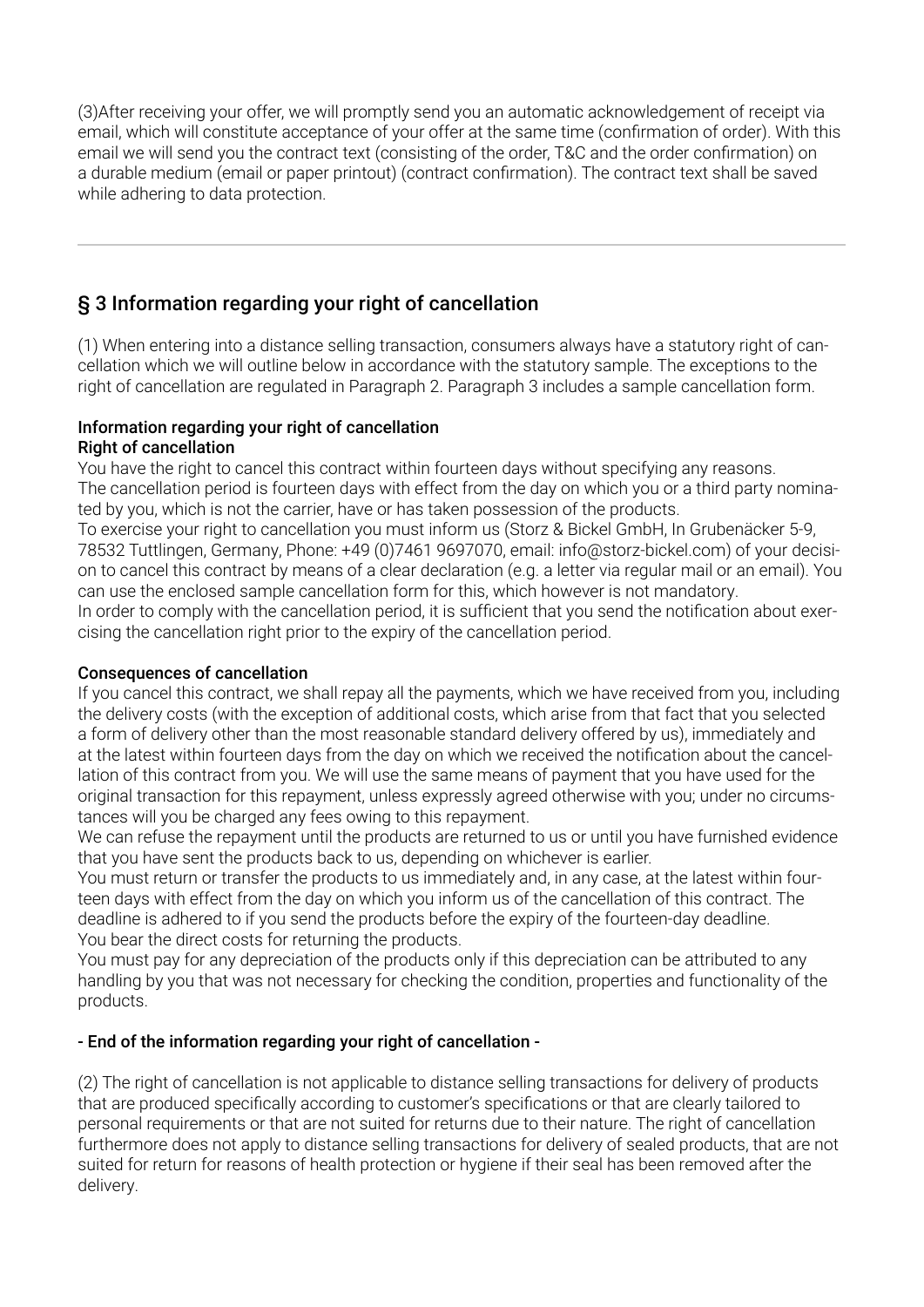(3) In the following, we inform you about the sample cancellation form according to the statutory provisions:

#### Sample cancellation form

(If you want to cancel this contract, please complete this form and return it to us.)

To: Storz & Bickel GmbH In Grubenäcker 5-9, 78532 Tuttlingen, Germany Phone: +49 (0)7461 9697070 Email: info@storz-bickel.com

I/we (\*) hereby cancel the contract concluded by me/us (\*)

regarding the purchase of the following products (\*)/ the provision of the following service (\*)

- Ordered on (\*)/received on (\*)
- Name of the consumer(s)
- Address of the consumer(s)
- Signature of the consumer(s) (only in case of a notification on paper)
- Date

(\*) Delete as applicable

### § 4 Delivery, availability of products, partial delivery

(1) Delivery times specified by us are calculated from the date of order confirmation, provided that payment of the purchase price has been received (except for purchase on account via Klarna). If no or no deviating delivery time is specified for the corresponding products in our online shop, the delivery time is a maximum of fourteen (14) business days.

(2) We will immediately inform you should the product you have selected be out of stock at the time of the order and we will also inform you of the estimated new delivery time. If the product you have selected is unavailable for longer than one month, you as well as us are entitled to cancel the contract in whole or in part. In the event of a cancellation, we shall immediately reimburse you any payments you have already made.

(3) The following delivery restrictions exist: We do not deliver to customers whose main residence (invoice address) is in one of the below countries and can only provide a delivery address in this country. Israel, Brazil, Kosovo, Mexico, Russia and Thailand. Furthermore, we only deliver to customers who are of legal age (Section 2 BGB (German Civil Code)).

(4) We are authorized to make partial deliveries within the agreed delivery times. Especially when ordering several products that can be used separately, partial deliveries may be applicable. In accordance with Section 6 Para 3, any additional shipping cost that result from the partial delivery shall always be borne by us.

### § 5 Delivery, transfer of risk

(1) Unless specifically agreed to otherwise, we shall determine the appropriate shipping type and trans-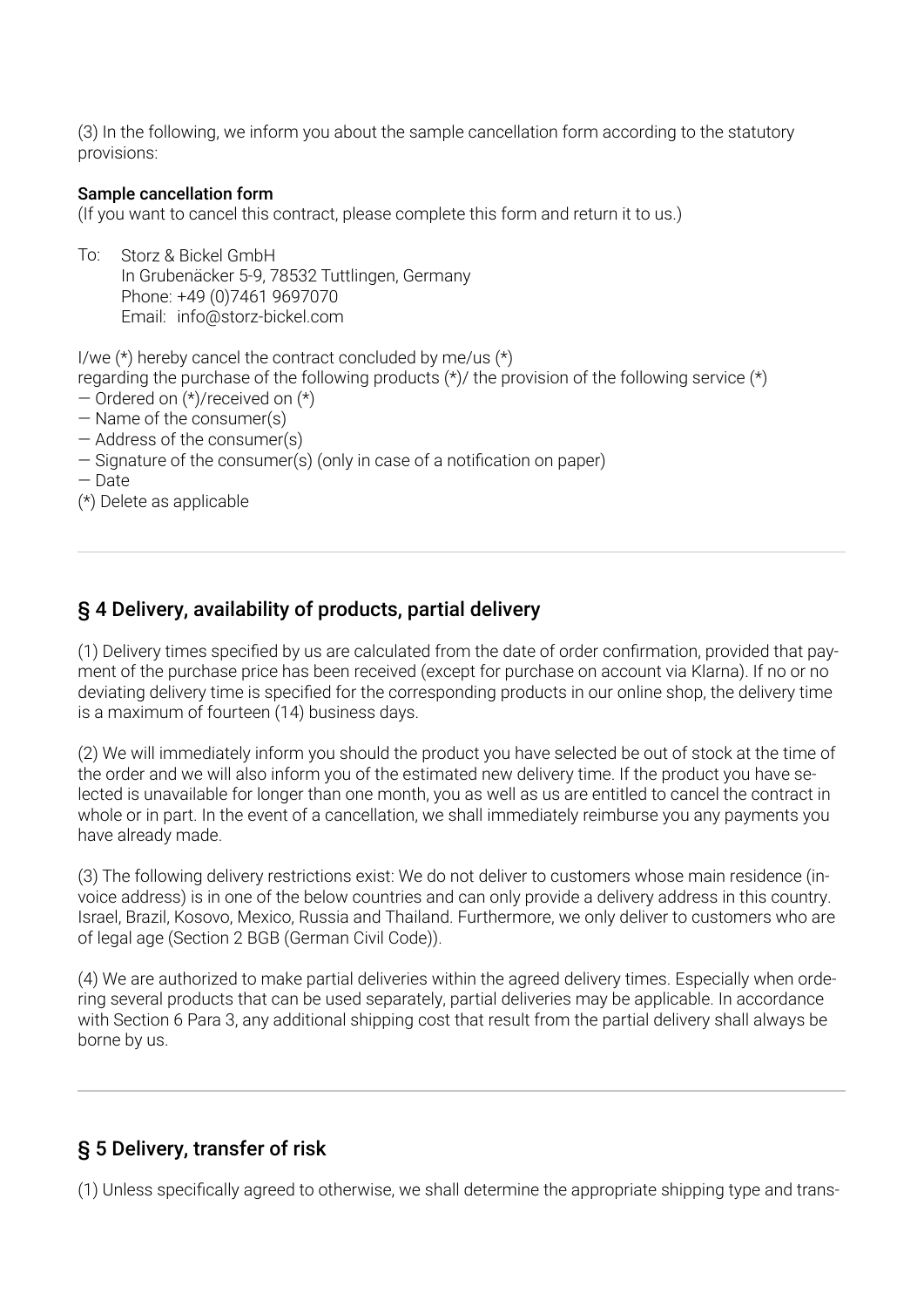portation company at our reasonable discretion.

(2) We are liable only for the timely and proper delivery of the products to the transportation company and are not responsible for any delays that may be caused by the transportation company.

(3) The risk of coincidental destruction, coincidental damage or coincidental loss of the delivery items is transferred to you at the time when the products are delivered to you or as of when you are in default of acceptance.

# § 6 Prices and shipping costs

(1) All prices specified on our website are in euros including VAT in the corresponding statutory amount. Unless otherwise specified in Section 6 Para 2, you are responsible for shipping costs and any customs fees or similar public duties.

(2) This shipping costs that you will be responsible for are specified in the order form. As of a total amount of goods ordered of

- $\epsilon$  20.00 for orders from the Federal Republic of Germany,
- $\epsilon$  30.00 for orders from the Benelux countries and the Czech Republic,
- € 40.00 for orders from the rest of the European Economic Area (EEA) and Switzerland and
- $\epsilon$  100.00 for orders from third countries

we shall deliver your order free of charge if you select standard shipping.

(3) If we fulfill your order by partial deliveries pursuant to Section 4 Para 4, you will only incur shipping costs for the first partial order. If you have requested partial orders we shall charge shipping costs for each partial delivery.

(4) If you effectively cancel the contract pursuant to Section 3, subject to the statutory prerequisites, you can request reimbursement of shipping costs already paid by you (costs for shipment to you). The direct costs for the return must be borne by you.

# § 7 Payment terms, right of set-off and retention

(1) You can make your payment by advance payment, credit card, PayPal or Klarna (installment purchase, credit card, direct debit, advance payment, payment on account). We reserve the right with each order not to offer some payment methods and to refer to different payment methods.

(2) Payment of the purchase price is due immediately when the contract is concluded, unless the payment method chosen pursuant to Para 1 indicate a different due date. In the event of default of payment, you must pay annual interest of 5% above the corresponding prime rate pursuant to Section 247 Para 1 of the BGB (German Civil Code).

(3) Your obligation to pay interest on late payments does not exclude the assertion of other damage for delay by us.

(4) You are only entitled to a right of set-off against our claims for undisputed or legally established counterclaims. You are also entitled to set-off against our claim if you assert quality claims or coun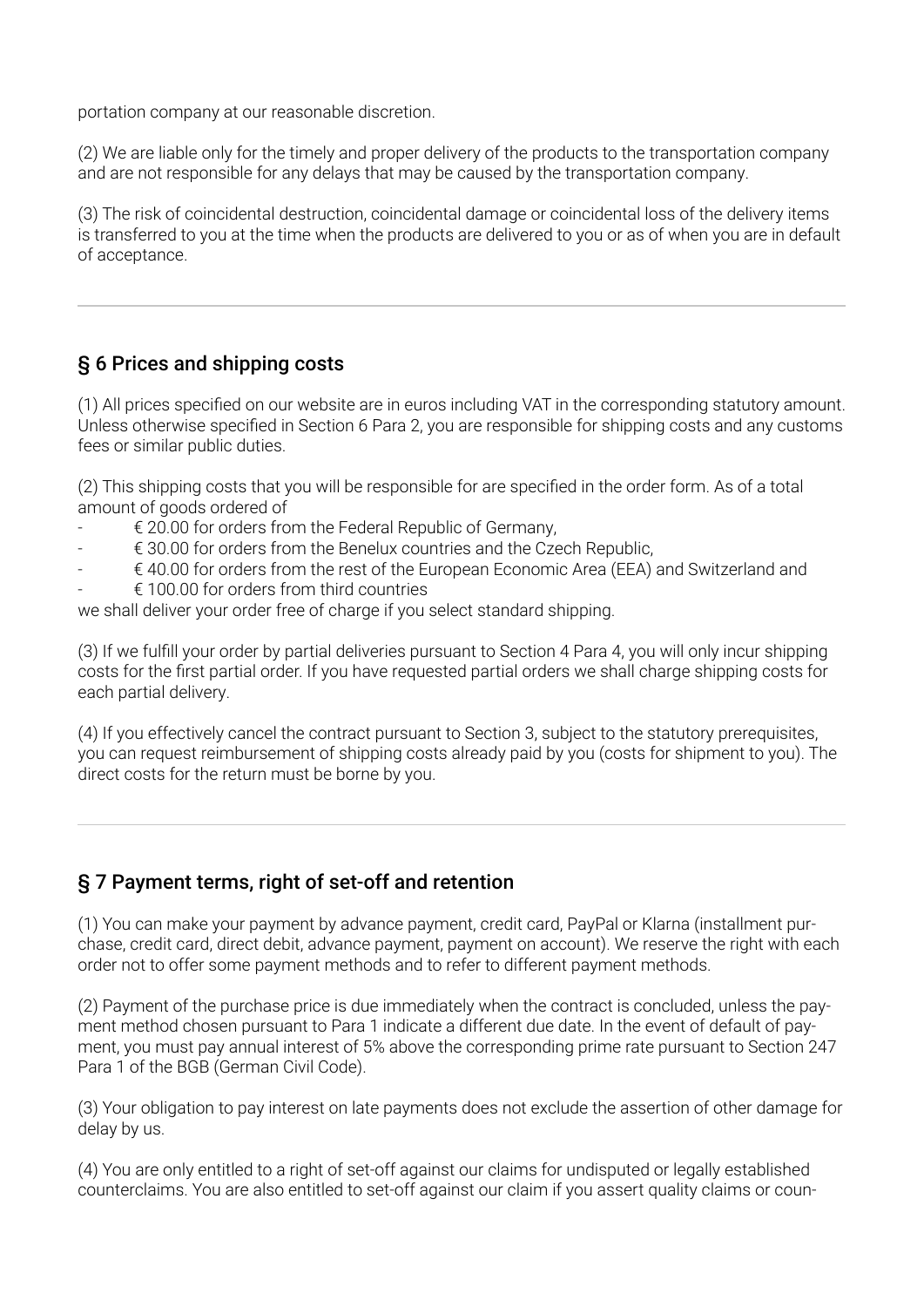terclaims under the same contract. As the purchaser you may only exercise a right of retention if your counterclaim is based on the same purchase agreement.

## § 8 Reservation of Ownership

We keep ownership on products we delivered until full payment of the purchase price (including VAT and shipping costs) for the corresponding products.

## § 9 Warranty, Repairs and Liability

(1) We are liable for defects as to quality or title for delivery items pursuant to the applicable statutory provisions, in particular Sections 434 ff. BGB (German Civil Code). The period of limitation for statutory claims for defect is twenty-four (24) months and shall begin when the products are delivered.

(2) An additional warranty applies to products delivered by us only if it is included with the delivery items. As defined by Section 1, warranty claims apply in addition to claims for defects as to quality or title. Details on the extent of such warranties are provided in the warranty conditions.

# § 10 Liability

(1) We are liable pursuant to the provisions of the German Product Liability Act as well as in cases of failure or impossibility that we are responsible for. In addition, in the case of a specifically expressed guarantee, we shall be liable for intentional and grossly negligent violations of duty and any injuries to life, body or health that we are responsible for. For property damages and financial loss due to ordinary negligence, we shall be responsible only in the event of violation of material contractual obligations (so-called cardinal obligations), i.e. an obligation, fulfillment of which allows contract performance in the first place and compliance with which the customer normally relies on and may rely on, however, limited to the foreseeable damage typical for the contract. In any other case, our liability is excluded.

(2) The extent that our liability is excluded or restricted also applies to the personal liability of our employees, legal representatives and vicarious agents.

### § 11 Data protection information

Please note that we collect, process and use your personal data, which we received in connection with contracts that were concluded via our online shop, to the extent necessary for fulfilling the contract and allowed within the framework of the Data Protection Regulation. The legal basis for storing the data is Article 6 Para 1 (b) GDPR. For further details on the processing of personal data, please see our Data Privacy Declaration at https://www.storz-bickel.com/privacy.